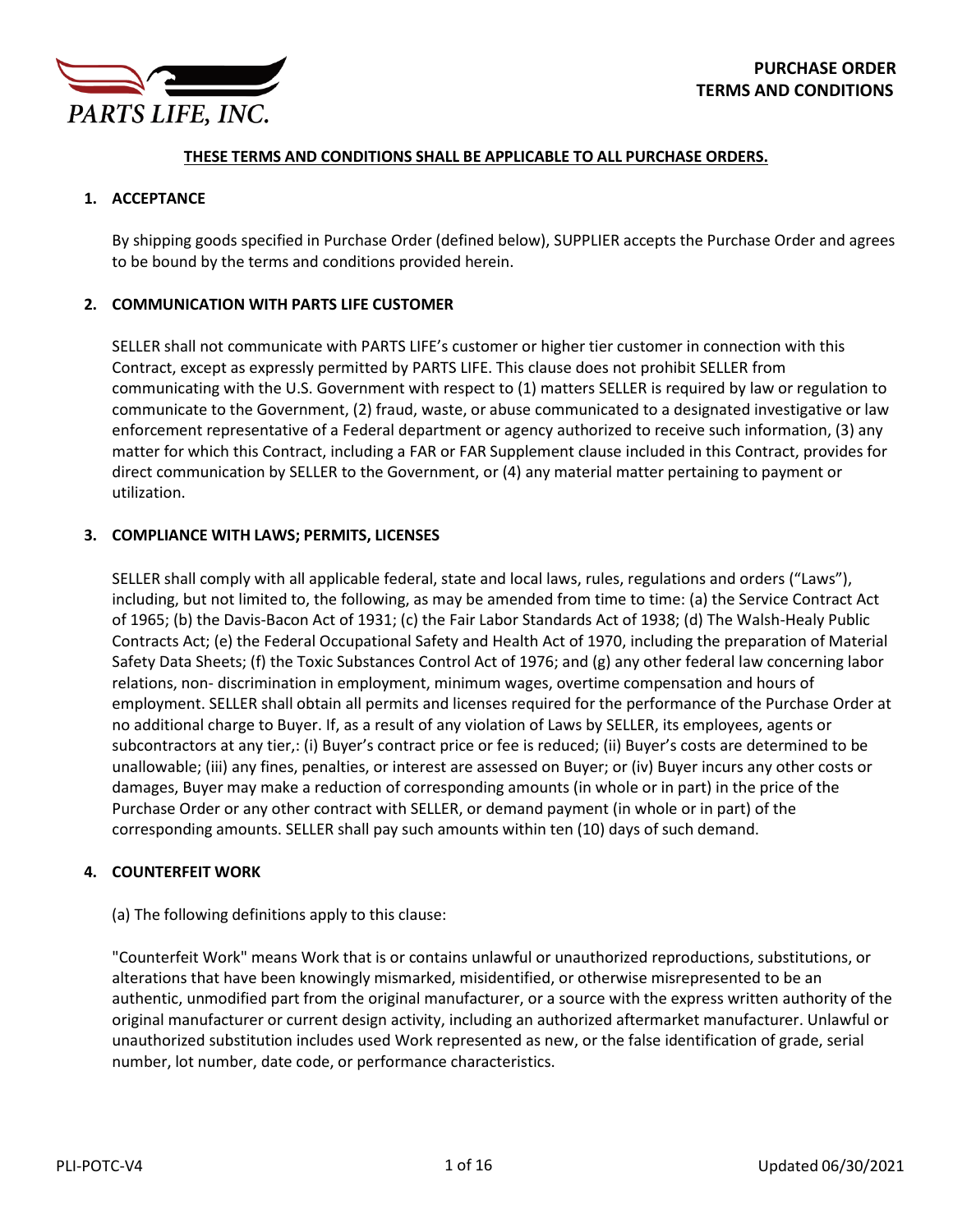

"Suspect Counterfeit Work" means Work for which credible evidence (including, but not limited to, visual inspection or testing) provides reasonable doubt that the Work part is authentic.

(b) SELLER shall not deliver Counterfeit Work or Suspect Counterfeit Work to PARTS LIFE under this Contract.

(c) SELLER shall only purchase products to be delivered or incorporated as Work to PARTS LIFE, directly from the Original Component Manufacturer (OCM)/Original Equipment Manufacturer (OEM), or through an OCM/OEM authorized distributor chain. SELLER may use another source only if (i) the foregoing sources are unavailable, (ii) SELLER's inspection and other counterfeit risk mitigation processes will be employed to ensure the authenticity of the Work, and (iii) SELLER obtains the advance written approval of PARTS LIFE.

(d) SELLER shall maintain counterfeit risk mitigation processes in accordance with industry recognized standards and with any other specific requirements identified in this Contract.

(e) SELLER shall immediately notify PARTS LIFE with the pertinent facts if SELLER becomes aware that it has delivered Counterfeit Work or Suspect Counterfeit Work. When requested by PARTS LIFE, SELLER shall provide OCM/OEM documentation that authenticates traceability of the affected items to the applicable OCM/OEM. SELLER, at its expense, shall provide reasonable cooperation to PARTS LIFE in conducting any investigation regarding the delivery of Counterfeit Work or Suspect Counterfeit Work under this Contract.

(f) This clause applies in addition to and is not altered, changed, or superseded by any quality provision, specification, statement of work, regulatory flow down, or other provision included in this Contract addressing the authenticity of Work.

(g) In the event that Work delivered under this Contract constitutes or includes Counterfeit Work, SELLER shall, at its expense, promptly replace such Counterfeit Work with genuine Work conforming to the requirements of this Contract. Notwithstanding any other provision in this Contract, SELLER shall be liable for all costs relating to the removal and replacement of Counterfeit Work, including without limitation PARTS LIFE's costs of removing Counterfeit Work, of installing replacement Work and of any testing necessitated by the reinstallation of Work after Counterfeit Work has been exchanged. The remedies contained in this paragraph are in addition to any remedies PARTS LIFE may have at law, equity or under other provisions of this Contract.

(h) SELLER shall include paragraphs (a) through (f) and this paragraph (h) of this clause or equivalent provisions in lower tier subcontracts for the delivery of items that will be included in or furnished as Work to PARTS LIFE.

# **5. DEFAULT**

(a) PARTS LIFE, by written notice, may terminate this Contract for default, in whole or in part, if SELLER (i) fails to comply with any of the terms of this Contract; (ii) fails to make progress so as to endanger performance of this Contract; (iii) fails to provide adequate assurance of future performance; (iv) files or has filed against it a petition in bankruptcy; or (v) becomes insolvent or suffers a material adverse change in financial condition. SELLER shall have ten (10) days (or such longer period as PARTS LIFE may authorize in writing) to cure any such failure after receipt of notice from PARTS LIFE. Default involving delivery schedule delays, bankruptcy or adverse change in financial condition shall not be subject to the cure provision.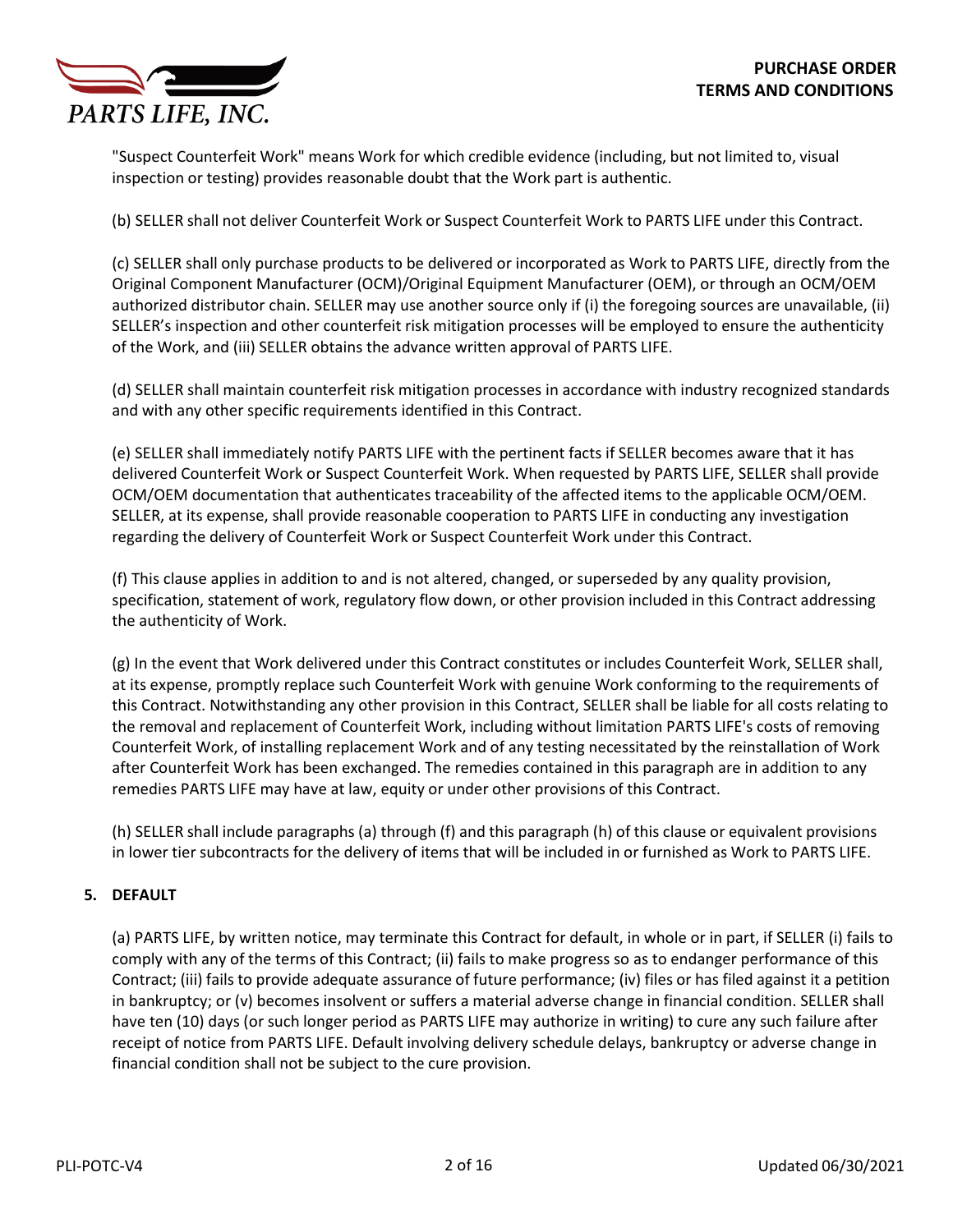

(b) Following a termination for default of this Contract, SELLER shall be compensated only for Work actually delivered and accepted. PARTS LIFE may require SELLER to deliver to PARTS LIFE any supplies and materials, manufacturing materials, and manufacturing drawings that SELLER has specifically produced or acquired for the terminated portion of this Contract. PARTS LIFE and SELLER shall agree on the amount of payment for these other deliverables.

(c) Upon the occurrence and during the continuation of a default, PARTS LIFE may exercise any and all rights and remedies available to it under applicable law and equity, including without limitation, cancellation of this Contract. If after termination for default under this Contract, it is determined that SELLER was not in default, such termination shall be deemed a termination for convenience.

(d) SELLER shall continue all Work not terminated or cancelled.

## **6. DEFINITIONS**

As used in these Terms and Conditions of Purchase, the following terms shall have the following meanings: (a) "Supplies" means raw materials, components, intermediate assemblies, and end products; (b) "Services" means the direct engagement of time and effort with the primary purpose to perform identifiable tasks rather than to furnish end items of supply; (c) "Construction" means construction, alteration, or repair (including excavating and painting) of buildings, structures, or other real property; (d) "Buyer" means PARTS LIFE, Inc. ("PLI") and any of its corporate affiliates or subsidiaries; (e) "SELLER" means any person or legal entity that provides Supplies, Services, or Construction pursuant to a Purchase Order issued by Buyer; (f) "Purchase Order" means an offer by Buyer to SELLER to buy Supplies, Services, or Construction that becomes a binding contract between Buyer and SELLER upon written acceptance of SELLER or upon SELLER initiating performance; (g) "Government" means the United States Federal Government; (h) "Prime Contract" means the contract under which a Purchase Order is issued or any other contract which requires Buyer to procure services for a Customer; (i) "Customer" means a business entity or association, or any other entity or association, including, without limitation, the Government, with whom Buyer enters into a Prime Contract; and (j) "Work" means the provision of Services or Contraction as set forth in the Purchase Order.

### **7. INCONSISTENT PROVISIONS**

Acceptance of the Purchase Order to which these Purchase Order Terms and Conditions are attached or referenced (the "Purchase Order") is limited to the terms hereof, expressed or implied, and any additional or different terms or conditions in any written acceptance are proposals which do not become a part hereof unless PARTS LIFE, ("Buyer") consents thereto in writing. Any different or additional terms contained in SUPPLIER's acceptance of the Purchase Order are hereby objected to and are superseded in their entirety by these Purchase Order Terms and Conditions.

# **8. INDEPENDENT CONTRACTOR**

SELLER is an independent contractor in all its operations and activities hereunder. The employees used by SELLER to perform the Purchase Order shall be SELLER's employees exclusively without any relation whatsoever to Buyer.

### **9. INFORMATION ASSURANCE**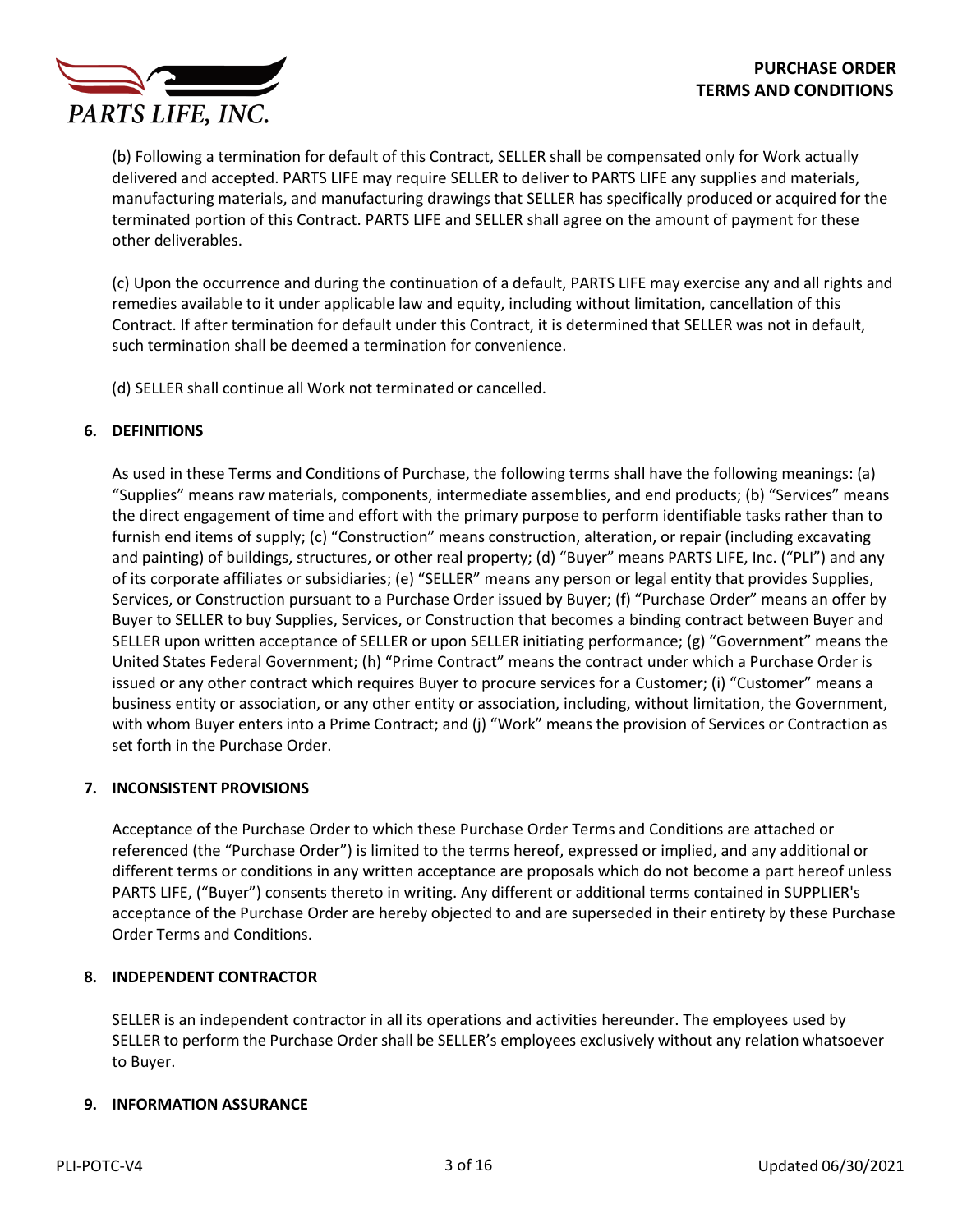

(a) Information provided by PARTS LIFE to SELLER remains the property of PARTS LIFE. SELLER shall comply with the terms of any proprietary information agreement with PARTS LIFE and comply with all proprietary information markings and restrictive legends applied by PARTS LIFE to anything provided hereunder to SELLER. SELLER shall not use any PARTS LIFE provided information for any purpose except to perform this Contract and shall not disclose such information to third parties without the prior written consent of PARTS LIFE. SELLER shall maintain data protection processes and systems sufficient to adequately protect PARTS LIFE provided information and comply with any law or regulation applicable to such information.

(b) If SELLER becomes aware of any compromise of information used in the performance of this Contract or provided by PARTS LIFE to SELLER, its officers, employees, agents, suppliers, or subcontractors (an "Incident"), SELLER shall take appropriate immediate actions to investigate and contain the Incident and any associated risks, including notification within seventy-two (72) hours to PARTS LIFE after learning of the Incident. As used in this clause, "compromise" means that information has been exposed to unauthorized access, inadvertent disclosure, known misuse, loss, destruction, or alteration other than as required to perform the Work. SELLER shall provide reasonable cooperation to PARTS LIFE in conducting any investigation regarding the nature and scope of any Incident. Any costs incurred in investigating or remedying Incidents shall be borne by SELLER.

(c) Any PARTS LIFE provided information identified as proprietary or subject to restrictions on public disclosure by law or regulation shall be encrypted (i) if transmitted via the Internet, or (ii) during electronic storage if potentially accessible by the Internet or otherwise by non-authorized users.

(d) The provisions set forth above are in addition to and do not alter, change or supersede any obligations contained in a proprietary information agreement between the parties.

(e) DFARS 252.204-7012 applies to covered defense information if said clause is included in this Contract.

# **10. INSPECTION AND ACCEPTANCE**

(a) PARTS LIFE and its customer may inspect all Work at reasonable times and places, including, when practicable, during manufacture and before shipment. SELLER shall provide all information, facilities, and assistance necessary for safe and convenient inspection without additional charge.

(b) No such inspection shall relieve SELLER of its obligations to furnish and warrant all Work in accordance with the requirements of this Contract. PARTS LIFE's final inspection and acceptance shall be at destination.

(c) If SELLER delivers non-conforming Work, PARTS LIFE may, in addition to any other remedies available at law or at equity: (i) accept all or part of such Work at an equitable price reduction; or (ii) reject such Work; or (iii) require SELLER, at SELLER's cost, to make all repairs, modifications, or replacements at the direction of PARTS LIFE necessary to enable such Work to comply in all respects with Contract requirements.

(d) SELLER shall not re-tender rejected Work without disclosing the corrective action taken.

### **11. INSURANCE**

(a) SELLER and its subcontractors shall maintain for the performance of this Contract the following insurances:

(1) Workers' compensation insurance meeting the statutory requirements where Work will be performed; (2)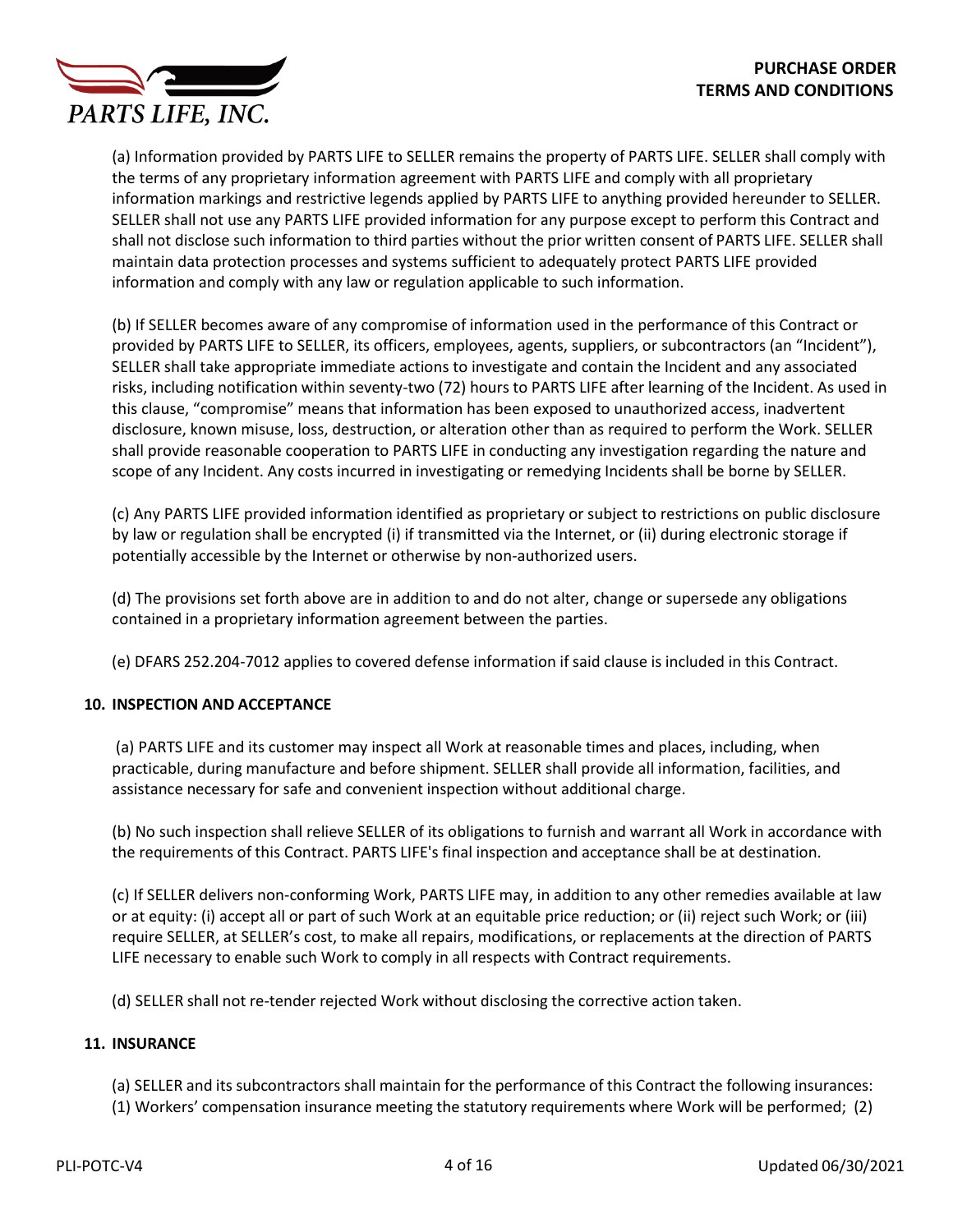

Employer's liability (EL) in the amount of \$1 million per each accident or per each employee for disease; (3) Commercial general liability (CGL) including Products Liability and Completed Operations liability in the amount of \$1 million per occurrence and \$2 million in the aggregate annually, or in such higher amounts as PARTS LIFE may require; (4) Automobile liability (AL) insurance covering third party bodily injury and property damage with a minimum of \$1 million per occurrence limit, or in such higher amounts as PARTS LIFE may require; and (5) Such other insurance as PARTS LIFE may require.

(b) SELLER shall provide PARTS LIFE thirty (30) days advance written notice prior to the effective date of any cancellation or change in the term or coverage of any of SELLER's required insurance, provided however such notice shall not relieve SELLER of its obligations to maintain the required insurance. SELLER shall have its' insurers name PARTS LIFE as an additional insured on the CGL and AL policies for the duration of this Contract. If requested, SELLER shall provide a "Certificate of Insurance" evidencing SELLER's compliance with these requirements. Insurance maintained pursuant to this clause shall be considered primary as respects the interest of PARTS LIFE and is not contributory with any insurance which PARTS LIFE may carry. "Subcontractor" as used in this clause shall include SELLER's subcontractors at any tier. SELLER's obligations herein for procuring and maintaining insurance coverage are freestanding and are not affected by any other language in this Contract.

# **12. INTELLECTUAL PROPERTY**

(a) SELLER warrants that the Work performed or delivered under this Contract will not infringe or otherwise violate the intellectual property rights of any third party in the United States or any foreign country. Except to the extent that the U.S. Government assumes liability therefor, SELLER shall defend, indemnify, and hold harmless PARTS LIFE, its officers, directors, employees, consultants, agents, affiliates, successors, permitted assigns and customers from and against all losses, costs, claims, causes of action, damages, liabilities, and expenses, including attorney's fees, all expenses of litigation and/or settlement, and court costs, arising out of any action by a third party that is based upon a claim that the Work performed or delivered under this Contract infringes or otherwise violates the intellectual property rights of any person or entity.

(b) SELLER's obligations under paragraph (a) above shall not apply to the extent FAR 52.227-1 "Authorization and Consent" applies to PARTS LIFE's Prime Contract for infringement of a U.S. patent and PARTS LIFE and its customers are not subject to any actions for claims, damages, losses, costs, and expenses, including reasonable attorney's fees by a third party.

(c) In addition to the Government's rights in data and inventions SELLER agrees that PARTS LIFE, in the performance of its prime or higher tier contract obligations (including obligations of follow-on contracts or contracts for subsequent phases of the same program), shall have an unlimited, irrevocable, paid-up, royaltyfree right to make, have made, sell, offer for sale, use, execute, reproduce, display, perform, distribute (internally or externally) copies of, and prepare derivative works, and authorize others to do any, some or all of the foregoing, any and all, inventions, discoveries, improvements, maskworks and patents as well as any and all data, copyrights, reports, and works of authorship, conceived, developed, generated or delivered in performance of this Contract.

(d) The tangible medium storing copies of all reports, memoranda or other materials in written form including machine readable form, prepared by SELLER and furnished to PARTS LIFE pursuant to this Contract shall become the sole property of PARTS LIFE.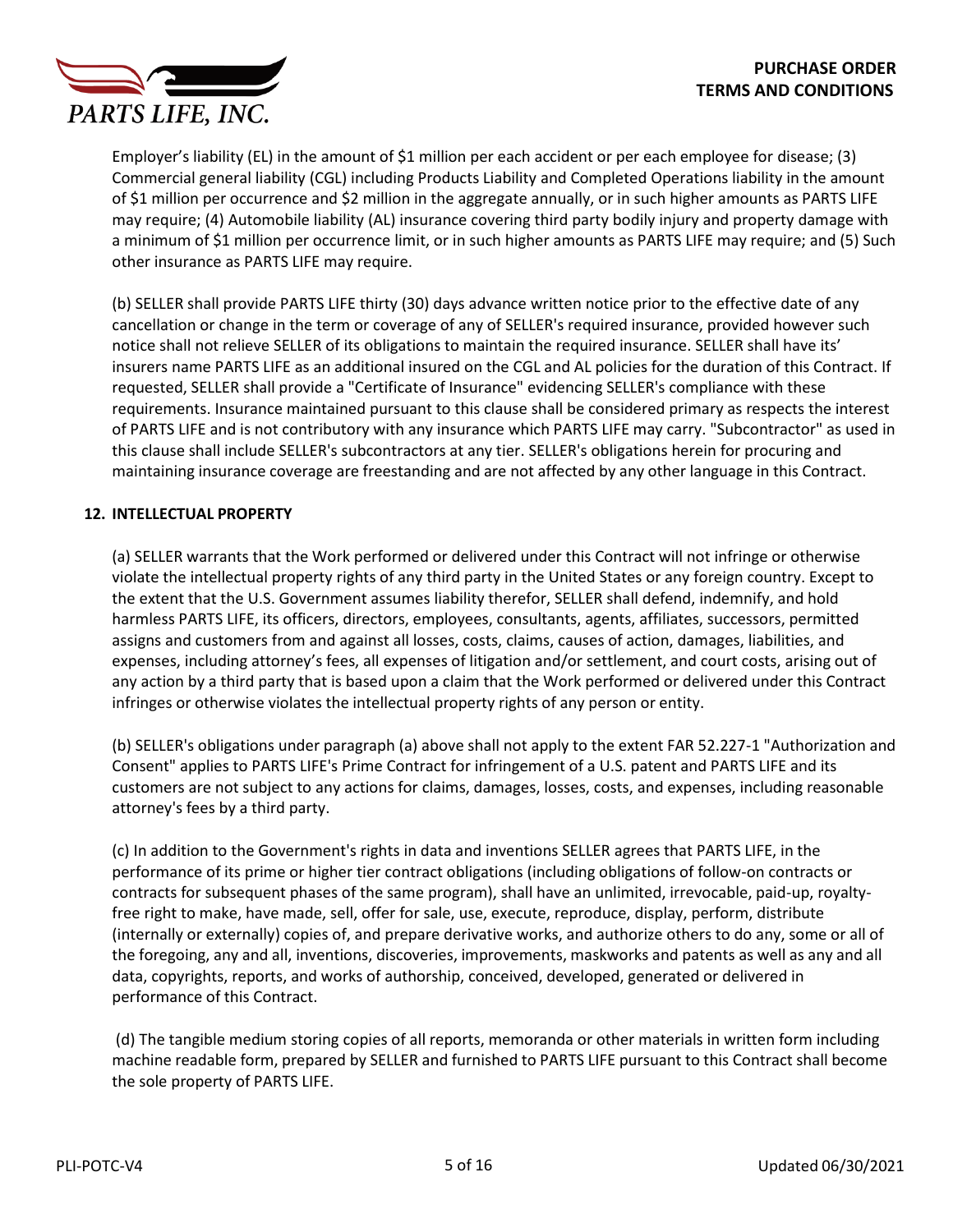

(e) No other provision in this Contract, including but not limited to the Indemnity clause, shall be construed to limit the liabilities or remedies of the parties under this clause.

### **13. NEW MATERIALS**

The Work to be delivered hereunder shall consist of new materials, as defined in FAR 52.211-5, not used, or reconditioned, remanufactured, or of such age as to impair its usefulness or safety.

#### **14. PACKING AND SHIPMENT**

(a) Unless otherwise specified, all Work is to be packed in accordance with good commercial practice.

(b) A complete packing list shall be enclosed with all shipments. SELLER shall mark containers or packages with necessary lifting, loading, and shipping information, including the PARTS LIFE Purchase Order number, item number, dates of shipment, and the names and addresses of consignor and consignee. Bills of lading shall include Purchase Order number.

(c) Unless otherwise specified, delivery shall be FOB Destination.

#### **15. PAYMENT TERMS; INVOICES; SETOFF; TAXES**

Unless otherwise specified in the Purchase Order, terms of payment shall be net thirty (30) days from the latest of the following: (a) Buyer's receipt of SELLER's invoice; or (b) delivery of Supplies or performance of the Work to the satisfaction of Buyer and the Customer. An itemized invoice shall be submitted by SELLER to the address shown on the face of the Purchase Order to the attention of: "Accounts Payable Department." The invoice shall contain the Purchase Order number, a description of the Supplies furnished, or Work performed, and the unit prices, quantities, and total contract price relating thereto. Payment of invoices may be delayed pending the correction of omissions or errors in the Work performed or Supplies delivered. Buyer shall have the right at all times to set off any amount due or payable to SELLER against any claim or charge Buyer or its Customer may have against SELLER. Any amounts paid by Buyer that the SELLER is obligates to pay pursuant to these Terms and Conditions of Purchase or the Purchase Order will be promptly reimbursed to Buyer by SELLER together with (i) attorney's fees, if any, and (ii) annual interest at 15%, if allowed by law, otherwise at the highest rate allowed by law. If not reimbursed, Buyer may deduct such amount (with attorney's fees and interest as above provided) from any amounts then or thereafter due SELLER. Unless otherwise specified in the Purchase Order, prices and rates shall include all applicable federal, state and local taxes, duties, tariffs and similar or dissimilar fees imposed by any governmental entity, all of which shall be listed separately on SELLER's invoice.

### **16. PURCHASE PRICE**

The purchase price(s) specified in the Purchase Order ("Purchase Price") shall not be subject to change without the prior written approval of Buyer. If no purchase price is specified herein, it is agreed that the Purchase Price will be the lowest purchase price for like goods of like quality charged by SUPPLIER from the date hereof until the date of delivery and in no event will the Purchase Price be higher than last previously quoted or charged to Buyer.

### **17. QUALITY CONTROL SYSTEM**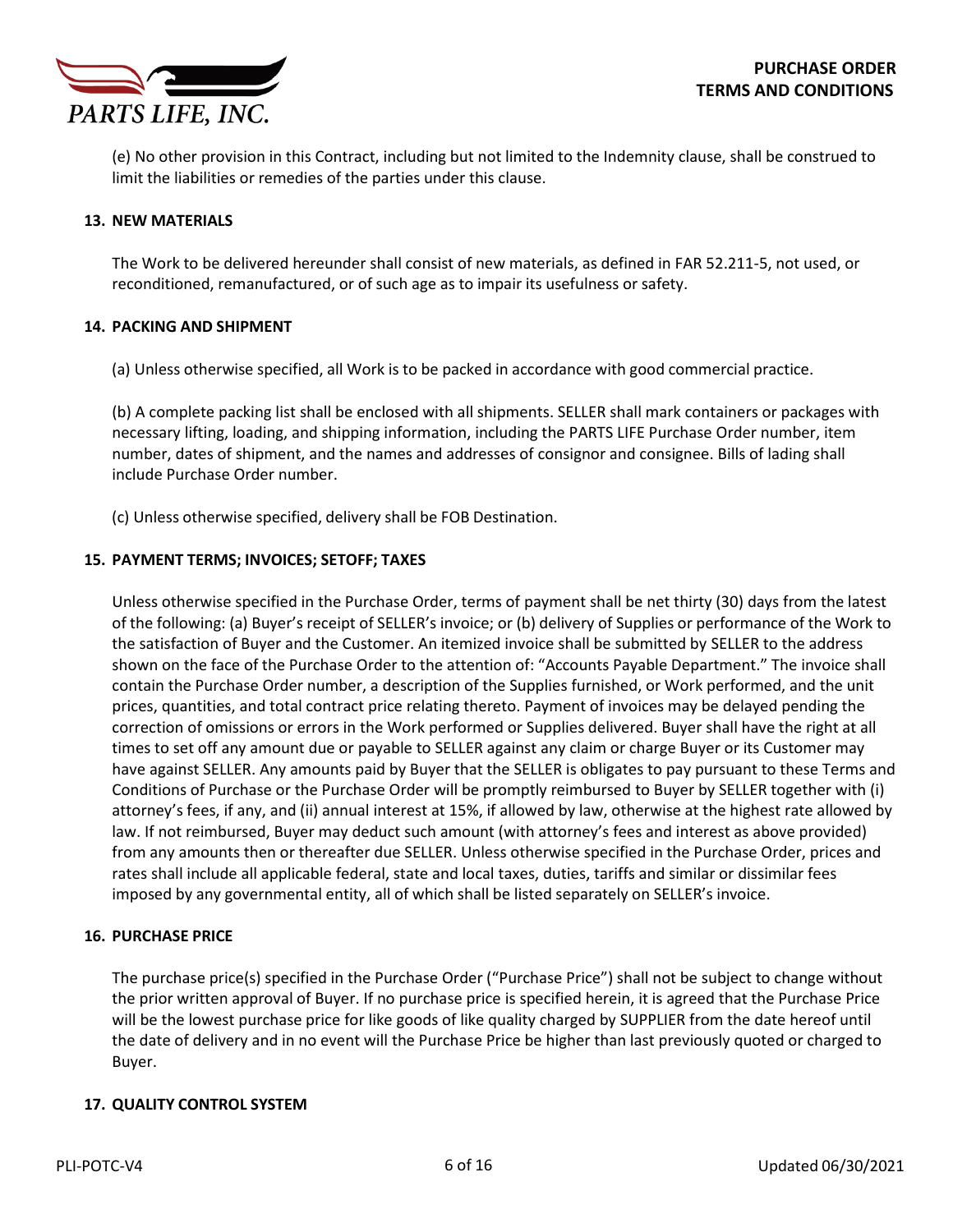

(a) SELLER shall provide and maintain a quality control system to an industry recognized Quality Standard as designated on PARTS LIFE'S Supplier Evaluation Form.

(b) Records of all quality control inspection work by SELLER shall be kept complete and available to PARTS LIFE and its customers.

### **18. QUANTITY**

The Purchase Order states item quantities required by Buyer. Buyer reserves the right to totally or partially reject any shipment from SUPPLIER that does not contain the exact quantity of items ordered for that shipment.

## **19. STOP WORK**

(a) SELLER shall stop Work for up to ninety (90) days in accordance with any written notice received from PARTS LIFE, or for such longer period of time as the parties may agree and shall take all reasonable steps to minimize the incurrence of costs allocable to the Work during the period of Work stoppage.

(b) Within such period, PARTS LIFE shall either terminate in accordance with the provisions of this Contract or continue the Work by written notice to SELLER. In the event of a continuation, an equitable adjustment in accordance with the principles of the "Changes" clause shall be made to the price, delivery schedule, or other provision(s) affected by the Work stoppage, if applicable, provided that the claim for equitable adjustment is made within ten (10) days after date of notice to continue.

### **20. TIMELY PERFORMANCE**

(a) SELLER'stimely performance is a critical element of this Contract.

(b) Unless advance shipment has been authorized in writing by PARTS LIFE, PARTS LIFE may store at SELLER's expense, or return, shipping charges collect, all Work received in advance of the scheduled delivery date.

(c) SELLER shall provide PARTS LIFE status of performance of this Contract when requested. In addition, if SELLER becomes aware of an impending labor dispute involving SELLER or any lower tier subcontractor, or any other difficulty in performing the Work, SELLER shall timely notify PARTS LIFE, in writing, giving pertinent details. These notifications shall not change any delivery schedule.

(d) In the event of a termination for convenience or change, no claim will be allowed for any manufacture or procurement in advance of SELLER's normal flow time unless there has been prior written consent by PARTS LIFE.

### **21. AS9100 SUPPLIER FLOW DOWN REQUIREMENTS**

The SUPPLIER requirements below apply to all SUPPLIERS and sub-tier SUPPLIERS to PARTS LIFE, INC. providing raw materials, finished products, or other services. Acceptance of a Purchase Order from PARTS LIFE binds the SUPPLIER to the Terms and Conditions listed in the Purchase Order and the requirements listed in this document. The SUPPLIER is not authorized to outsource any portion of the Purchase Order requirements unless specifically authorized by PARTS LIFE and must flow down these requirements to any sub-tier SUPPLIERS. Note that these requirements correspond with the requirements of PARTS LIFE, INC.'s customers and with the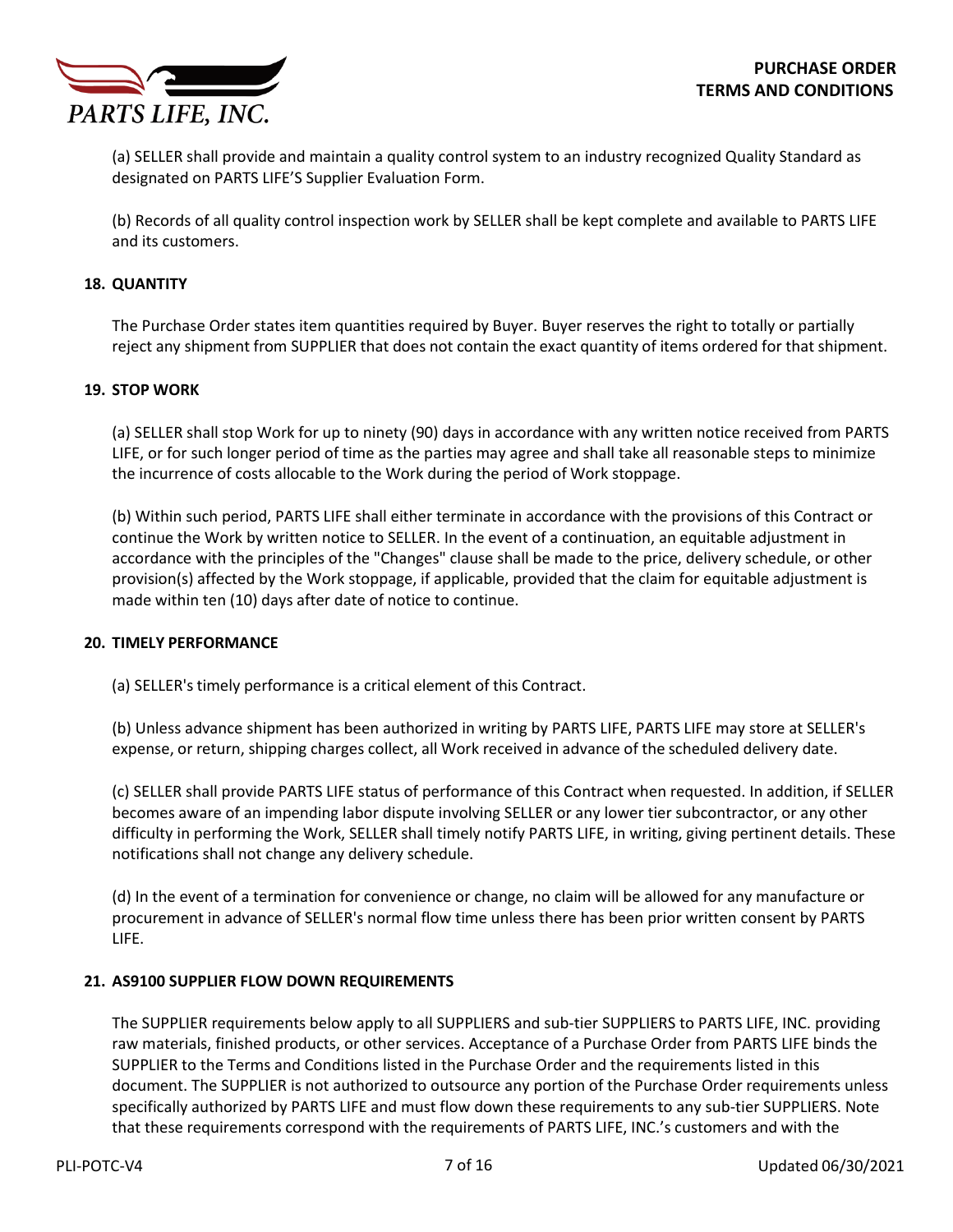

requirements of AS9100 Rev. D, Clause 8.4.3.

- (a) the processes, products, and services to be provided including the identification of relevant technical data (e.g., specifications, drawings, process requirements, work instructions):
	- a. Refer to PARTS LIFE's Purchase Order for this information.
- (b) the approval of: products and services; methods, processes, and equipment; the release of products and services:
	- b. Each shipment must be accompanied by one legible copy of a certificate of analysis (C of A) or certificate of Compliance (C of C). Material certifications shall show quantitative analysis of each element and physical testing as required by specifications referenced. Traceability for Raw Material is required and shall be retained and provided to PARTS LIFE with product. Final acceptance of product will be at PARTS LIFE after receiving inspection.
- (c) competence, including any required qualification of persons;
	- c. SUPPLIER shall ensure that employees and people working on its behalf are competent and trained in accordance with the requirements of AS9100, where applicable.
- (d) the SUPPLIER's interactions with PARTS LIFE:
	- d. In addition to the other requirements recorded within this document, SUPPLIER shall hold all information received from PARTS LIFE in confidence and no third-party request for information will be authorized unless approved, in writing, by PARTS LIFE.
- (e) control and monitoring of SUPPLIER's performance to be applied by PARTS LIFE:
	- e. PARTS LIFE will score SUPPLIER based on Quality of Product, On Time Delivery, and/or Quality of Service. SUPPLIERs will be issued corrective actions as warranted. SUPPLIER late shipments and corrective actions will be reviewed at Management review meetings for increased action at Management's discretion. SUPPLIERs that fail to perform in these areas may receive further Corrective Actions and may be considered for probation or removal from PARTS LIFE's Approved Supplier List.
- (f) verification or validation activities that PARTS LIFE, or its customer, intends to perform at SUPPLIER's premises:
	- f. PARTS LIFE and its customers reserve the right to perform verification and/or validation activities at the SUPPLIER's premises.
- (g) design and development control:
	- g. SUPPLIERs shall not change the design or development of PARTS LIFE's supplied specifications, drawings, process requirements, work instructions specified on PARTS LIFE's Purchase Order unless approved, in writing, by PARTS LIFE.
- (h) special requirements, critical items, or key characteristics: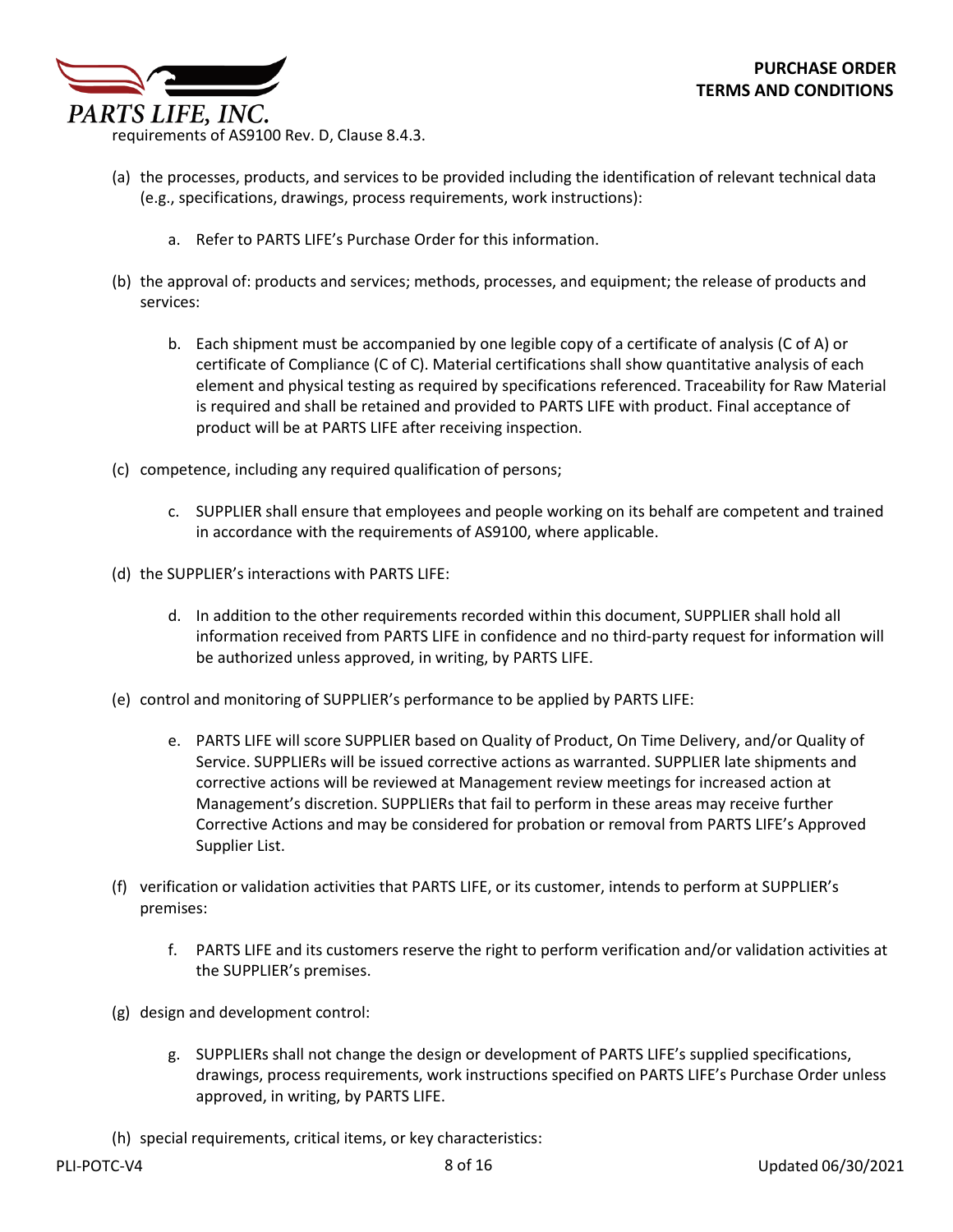

- h. As per the requirements of AS9100, SUPPLIER is responsible for the validation, and periodic revalidation, of the ability to achieve planned results of the processes for production and service provision, where the resulting output cannot be verified by subsequent monitoring or measurement.
- (i) test, inspection, and verification (including production process verification):
	- i. SUPPLIER will maintain a quality/inspection system that will ensure all goods and services conform to contract requirements whether manufactured or processed by SUPPLIER or procured from Sub-Tier SUPPLIERs and that fully complies with the requirements of AS9100.
- (j) the use of statistical techniques for product acceptance and related instructions for acceptance by PARTS LIFE:
	- j. The SUPPLIER will use a sampling plan, consistent with typical industry standards or PARTS LIFE supplied standard, unless otherwise specified or agreed upon in writing by PARTS LIFE.
- (k) the need to:
	- a. implement a quality management system:
		- i. SUPPLIER will maintain a quality system in compliance to recognized Quality Management Systems and/or approved by PARTS LIFE.
	- b. use customer-designated or approved external providers, including process sources (e.g., special processes):
		- i. When required by PARTS LIFE or by PARTS LIFE's customers, SUPPLIERs will use customerspecified sources.
	- c. notify PARTS LIFE of nonconforming processes, products, or services and obtain approval for their disposition:
		- i. PARTS LIFE will not accept SUPPLIER product that does not meet Purchase Order requirements. SUPPLIER product discovered after shipment by the SUPPLIER to be nonconforming to any Purchase Order requirement shall be immediately disclosed to PARTS LIFE upon discovery, including but not limited to quantity shipped, date shipped, and the extent of the nonconformance. SUPPLIERs that receive notification of Nonconforming product shall take appropriate action to contain the nonconforming condition and prevent it from occurring again. The SUPPLIER will be notified if formal Corrective Action is required to be submitted to PARTS LIFE. The response shall be submitted within 1 week of issue or a time frame agreed upon between PARTS LIFE and the SUPPLIER. Errors with paperwork shall be resolved within 24 hours.
	- d. prevent the use of counterfeit parts:
		- i. To prevent the purchase of counterfeit or suspect / unapproved products and to ensure product identification and traceability (and for other reasons), SUPPLIER will institute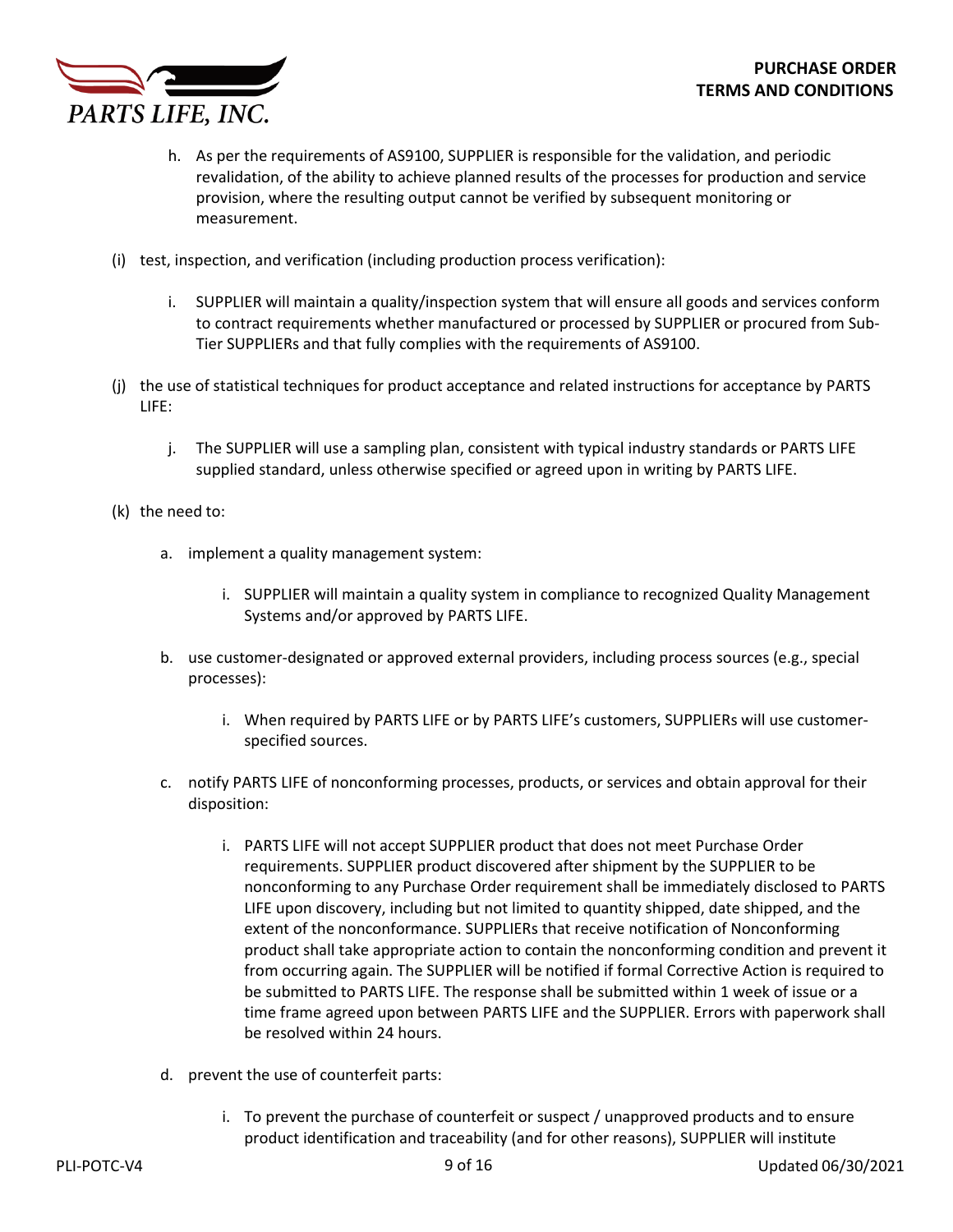

controls that include the requirement of Material Certificates, Certificates of Conformity, and/or other supporting documentation as is appropriate. Material and part substitutions are not allowed.

- e. notify PARTS LIFE of changes to processes, products, or services, including changes of their external providers or location of manufacture, and obtain PARTS LIFE's approval:
	- i. SUPPLIER will notify PARTS LIFE of any change in ownership, management, or location and are subject to re-survey and approval. SUPPLIER will notify PARTS LIFE of any product or process changes or changes in approval status that affect PARTS LIFE product and are subject to re-survey and approval.
- f. flow down to external providers applicable requirements including customer requirements:
	- i. SUPPLIERs shall flow-down to Sub-Tier SUPPLIERs the applicable requirements as required by the Purchase Order either specifically or by reference.
- g. provide test specimens for design approval, inspection/verification, investigation, or auditing:
	- i. When requested by PARTS LIFE or its customers, SUPPLIER will provide test specimens for inspection/verification, investigation and/or auditing purposes.
- h. retain documented information, including retention periods and disposition requirements:
	- i. Unless otherwise specified on the Purchase Order, the latest specification revision in effect at the time the lot of raw material/parts was originally manufactured or processed shall apply. In the event a document has been superseded, the latest revision of the superseding document shall apply. All certifications, test reports, and inspection reports, as well as receiving inspection, in-process inspection, final inspection, and calibration records shall be retained for a minimum of seven years, unless otherwise specified by PARTS LIFE. These records will be made available to PARTS LIFE, PARTS LIFE's customers, or regulatory agency upon request.
- (l) the right of access by PARTS LIFE, PARTS LIFE's customer, and regulatory authorities to the applicable areas of facilities and to applicable documented information, at any level of the supply chain:
	- l. PARTS LIFE and PARTS LIFE's customers reserve the right to perform an on-site inspection of the SUPPLIER's facility or visit the facility. PARTS LIFE will give reasonable notification to the SUPPLIER prior to the on-site inspection. The on-site inspection may include surveillance of the SUPPLIER's facilities, procedures, production methods, processes, and the SUPPLIER's Quality System. The SUPPLIER shall furnish, at no cost, the necessary data as required by applicable Purchase Orders, specifications, and inspection instructions to facilitate the on-site inspection.
- (m) ensuring that persons are aware of:
	- a. their contribution to product or service conformity;
	- b. their contribution to product safety;
	- c. the importance of ethical behavior: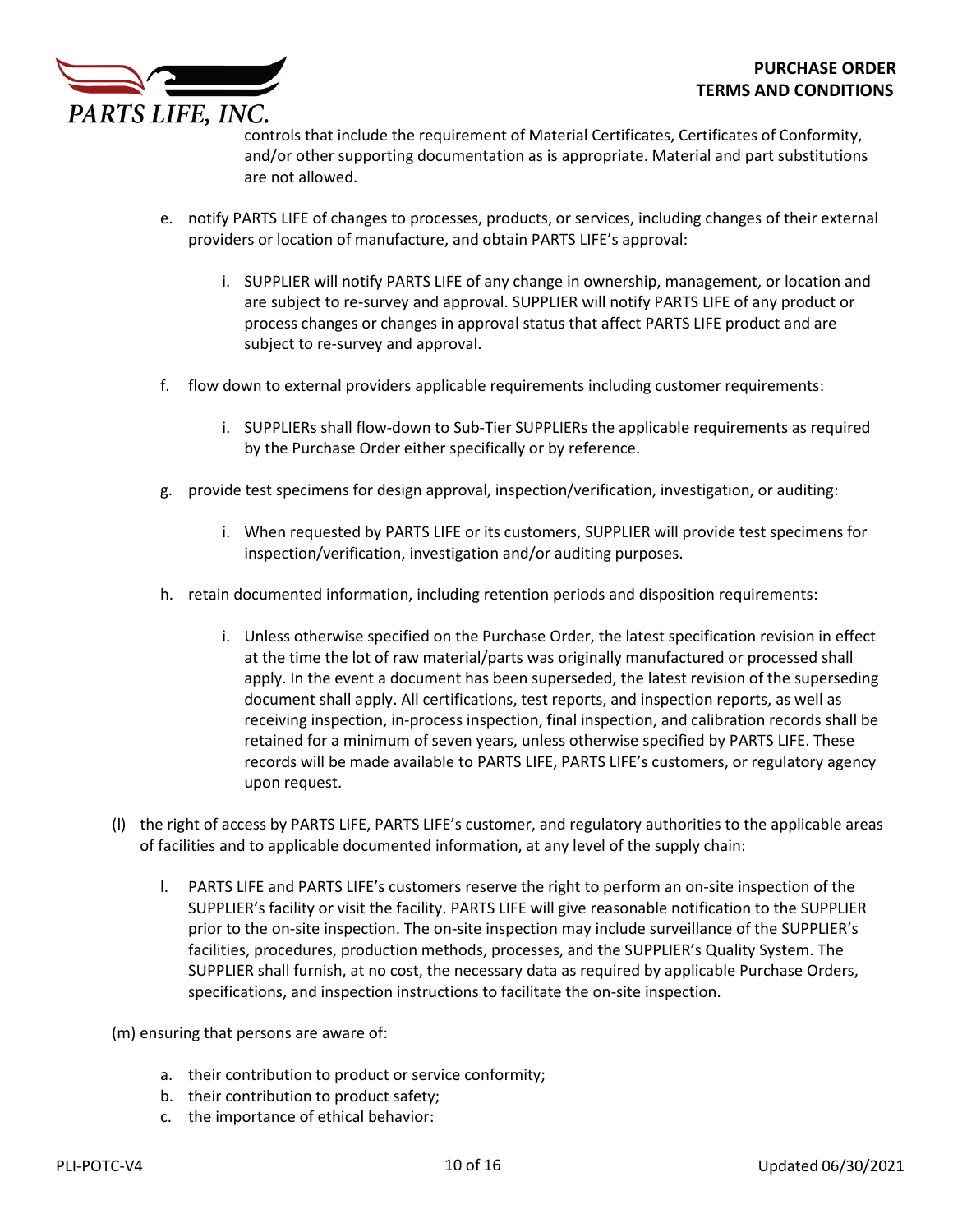

- i. SUPPLIER must be committed to the highest standards of ethics and business conduct. SUPPLIER must comply with the law, honor commitments, act in good faith, and be accountable. SUPPLIER must strive to maintain full compliance with all laws and regulations applicable to the operation of the business and customer relationships. SUPPLIER must not offer, promise, authorize, or provide, directly or indirectly, anything of value (including business gifts or courtesies) with the intent or effect of inducing anyone to engage in unfair business practices. SUPPLIER will avoid involvement in activities that may be perceived as a conflict-of-interest. SUPPLIER will respect the legitimate proprietary rights and intellectual property rights of customers and SUPPLIERs and take proper care to protect sensitive information, including confidential, proprietary and personal information. SUPPLIER will support product safety by ensuring robust management of special requirements, critical items and key characteristics. If there are concerns with respect to product safety, SUPPLIER will communicate them to PARTS LIFE. If there is a concern at the SUPPLIER's premises with respect to safety during the manufacture of the product, SUPPLIER will notify its own employees of the concern and whenever possible, mitigate the concern. SUPPLIER will ensure that employees and people working on its behalf are aware of:
	- Their contribution to product or service conformity
	- Their contribution to product safety
	- The importance of ethical behavior.

# **22. PRIME CONTRACT FLOWNDOWN CAUSES FOR PURCHASE ORDERS AND SUBCONTRACTS ISSUED IN RELATION TO FEDERAL CONTRACTS:**

If the Purchase Order or Subcontract is placed under a Government Prime Contract or a federally-funded subcontract, the following clauses set forth in the Federal Acquisition Regulation (FAR), the Department of Defense Federal Acquisition Regulation Supplement (DFARS), and the Defense Logistics Acquisition Directive (DLAD) in effect on the date of the Prime Contract or Subcontract, where applicable, are incorporated herein by reference with the same force and effect as if given in full text. The exception is all CAS-related clauses which are effective the date of the Purchase Order or Subcontract. Where necessary to make the context of these clauses applicable to the Purchase Order or Subcontract, unless otherwise indicated, the term "Contractor" shall mean "Seller" or "Subcontractor," the term "contract" shall mean "Purchase Order" or "Subcontract," and the terms "Government," "Contracting Officer," and equivalent phrases shall mean "Buyer" and Buyer's authorized contracting personnel. Seller hereby agrees to flow down the following FAR/DFARS/DLAD clauses, where applicable, to its lower-tier subcontractors. Seller further agrees that when requested by Buyer Seller will update its understanding and agreement with the applicable FAR/DFAR/DLAD clauses or other federally imposed clauses or requirements then applicable to Seller's existing Purchase Order or Subcontract.

# **PROVISIONS OF THE FEDERAL ACQUISITION REGULATION INCORPORATED BY REFERENCE**

The following FAR clauses apply to this Contract:

FAR 52.204-2 SECURITY REQUIREMENTS (AUG 1996)

FAR 52.209-6 PROTECTING THE GOVERNMENT'S INTEREST WHEN SUBCONTRACTING WITH CONTRACTORS DEBARRED, SUSPENDED, OR PROPOSED FOR DEBARMENT (OCT 2015)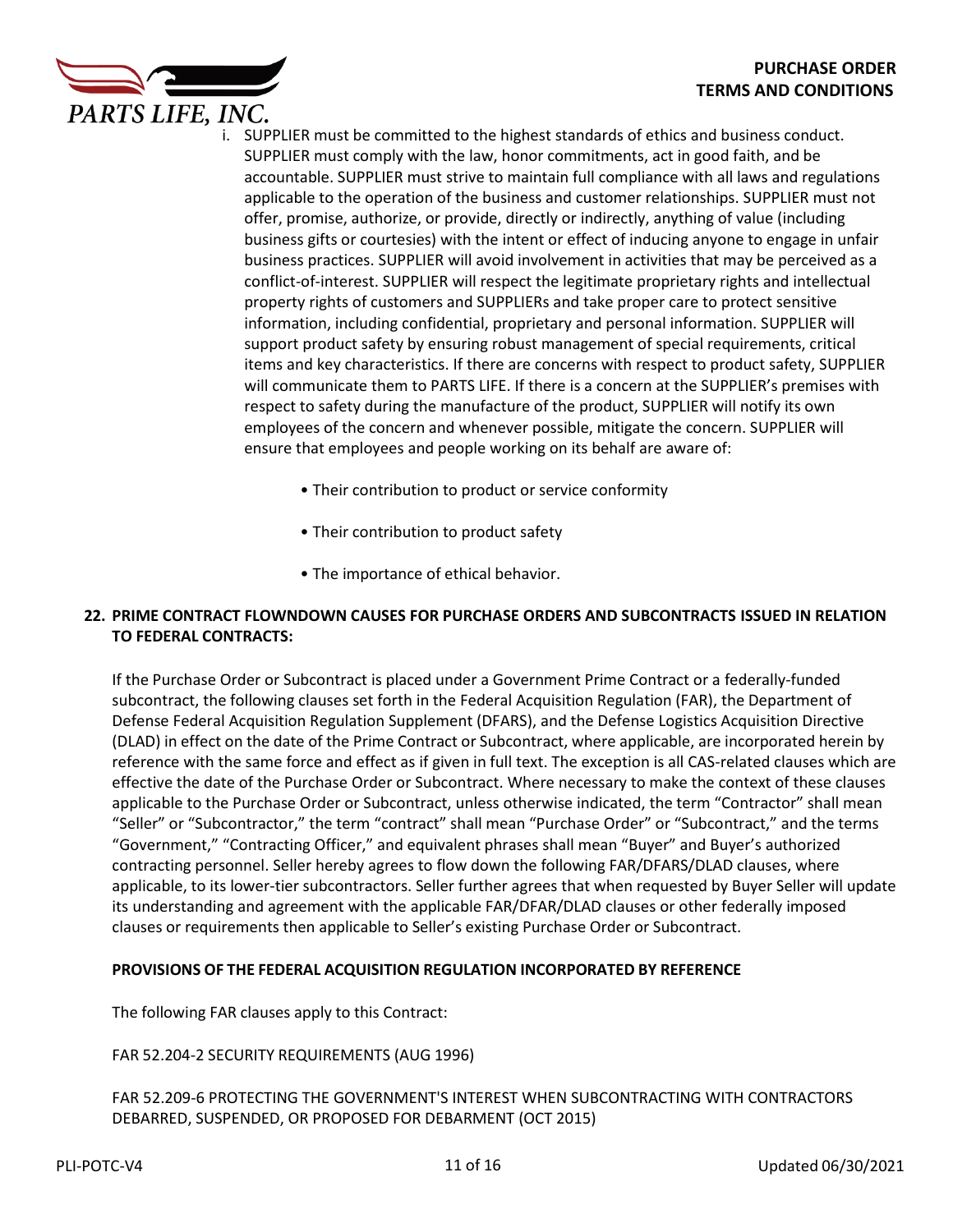

FAR 52.211-5 MATERIAL REQUIREMENTS (AUG 2000) (Note 2 applies.)

FAR 52.215-10 PRICE REDUCTION FOR DEFECTIVE CERTIFIED COST OR PRICING DATA (AUG 2011) (Applies if submission of certified cost or pricing data is required. Notes 2 and 4 apply except the first time "Contracting Officer" appears in paragraph (c)(1). "Government" means "PARTS LIFE" in paragraph (d)(1). Rights and obligations under this clause shall survive completion of the Work and final payment under this Contract.)

FAR 52.215-11 PRICE REDUCTION FOR DEFECTIVE CERTIFIED COST OR PRICING DATA - MODIFICATIONS (AUG 2011) (Applies if submission of certified cost or pricing data is required for modifications. Notes 2 and 4 apply except the first time "Contracting Officer" appears in paragraph (d)(1). "Government" means "PARTS LIFE" in paragraph (e)(1). Rights and obligations under this clause shall survive completion of the Work and final payment under this Contract.)

FAR 52.215-12 SUBCONTRACTOR CERTIFIED COST OR PRICING DATA (OCT 2010) (Applies if this Contract exceeds the threshold under FAR 15.403 and is not otherwise exempt.)

FAR 52.215-13 SUBCONTRACTOR CERTIFIED COST OR PRICING DATA - MODIFICATIONS (OCT 2010) (Applies if this Contract exceeds the threshold under FAR 15.403 and is not otherwise exempt.)

FAR 52.215-19 NOTIFICATION OF OWNERSHIP CHANGES (OCT 1997) (Applies if this Contract meets the applicability requirements of FAR 15.408(k). Note 5 applies.)

FAR 52.215-20 REQUIREMENTS FOR CERTIFIED COST OR PRICING DATA OR INFORMATION OTHER THAN COST OR PRICING DATA (OCT 2010) (Note 2 applies in paragraph (a)(1).)

FAR 52.215-21 REQUIREMENTS FOR CERTIFIED COST OR PRICING DATA OR INFORMATION OTHER THAN COST OR PRICING DATA - MODIFICATIONS (OCT 2010) (Note 2 applies in paragraphs (a)(1) and (b).)

FAR 52.216-7 ALLOWABLE COST AND PAYMENT (JUN 2013) (Note 1 applies except in except in paragraphs (a)(3) and (b)(1)(ii)(F) where note 3 applies. Note 2 applies except in paragraph (g) where note 7 applies. The blank in paragraph (a)(3) is completed with "the 30th" unless otherwise specified in this Contract. Paragraphs (a)(2), (b)(4), and (d)(4) are deleted. In paragraph (h) "six years" is changed to "5 years." The references to government entities in paragraph (d) are unchanged. Does not apply to labor hour contracts. For time and materials contracts, applies on to the material portion of the contract).

FAR 52.219-8 UTILIZATION OF SMALL BUSINESS CONCERNS (NOV 2016) (Note 8 applies.)

FAR 52.222-21 PROHIBITION OF SEGREGATED FACILITIES (APR 2015) (Note 8 applies.)

FAR 52.222-26 EQUAL OPPORTUNITY (SEP 2016) (Note 8 applies.)

FAR 52.222-35 EQUAL OPPORTUNITY FOR VETERANS (OCT 2015) (Applies if this Contract is for \$150,000 or more. Note 8 applies.)

FAR 52.222-36 AFFIRMATIVE ACTION FOR WORKERS WITH DISABILITIES (JUL 2014) (Applies if this Contract exceeds \$15,000. Note 8 applies.)

FAR 52.222-37 EMPLOYMENT REPORTS ON VETERANS (FEB 2016) (Applies if this Contract is for \$150,000 or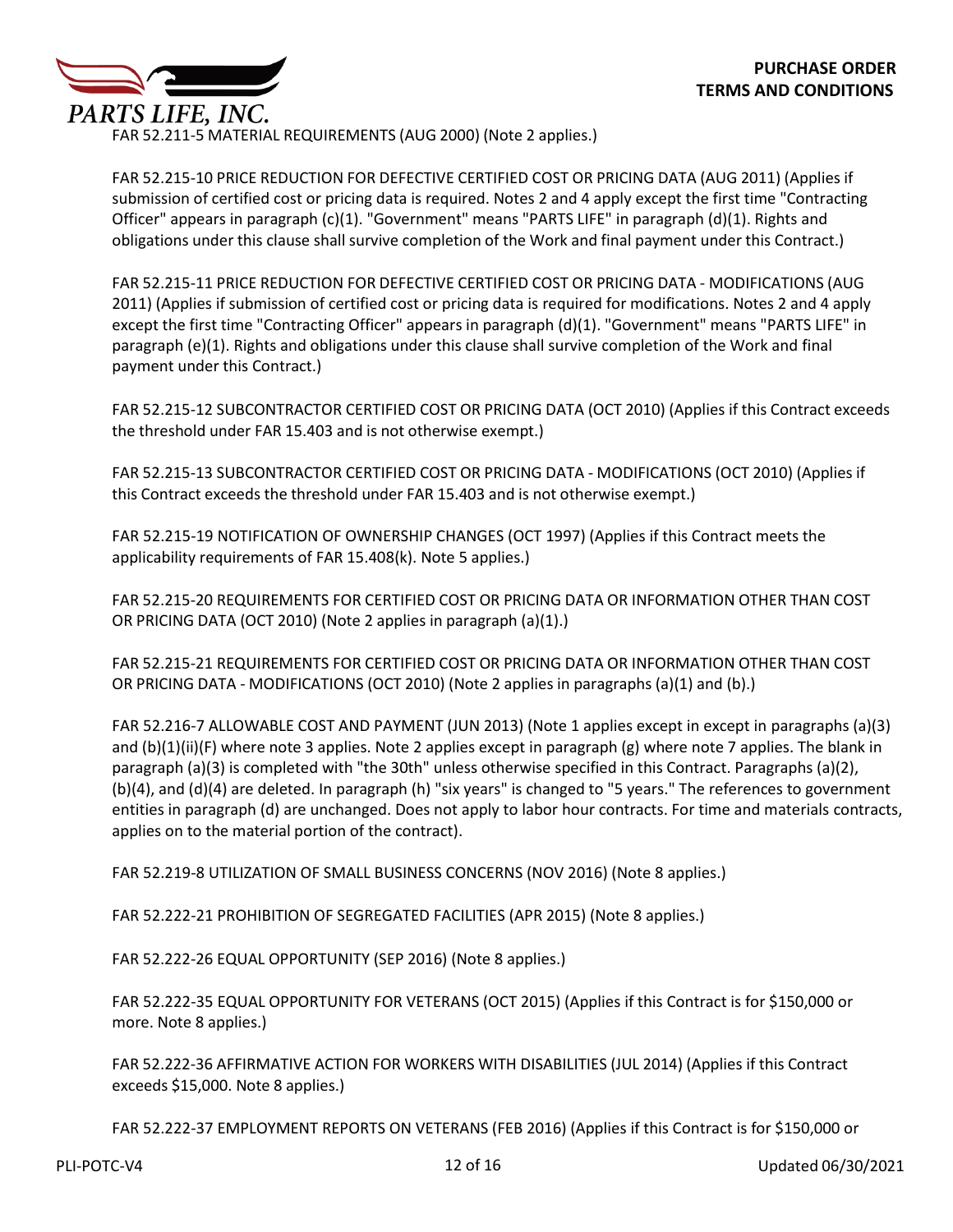

FAR 52.222-50 COMBATING TRAFFICKING IN PERSONS (JAN 2019) (Applies to allsub-tiers)

FAR 52.222-54 EMPLOYMENT ELIGIBILITY VERIFICATION (OCT 2015) (Applies if this Contract exceeds \$3,500 except for commercial services that are part of the purchase of a COTS item (or an item that would be a COTS item, but for minor modifications), performed by the COTS provider, and are normally provided for that COTS item. Note 8 applies.)

FAR 52.222-55 MINIMUM WAGES UNDER EXECUTIVE ORDER 13658 (DEC 2015) (Applies if this Contract is subject to the Service Contract Labor Standards statute or the Wage Rate Requirements (Construction) statute, and is to be performed in whole or in part in the United States. "Contracting Officer" means "PARTS LIFE.")

FAR 52.223-3 HAZARDOUS MATERIAL IDENTIFICATION AND MATERIAL SAFETY DATA (JAN 1997) (Applies if this Contract involves hazardous material. Notes 2 and 3 apply, except for paragraph (f) where Note 4 applies.)

FAR 52.223-7 NOTICE OF RADIOACTIVE MATERIALS (JAN 1997) (Applies to Work containing covered radioactive material. In the blank insert "30". Notes 1 and 2 apply.)

FAR 52.225-1 BUY AMERICAN ACT -- SUPPLIES (MAY 2014) (Applies if the Work contains other than domestic components. Note 2 applies to the first time "Contracting Officer" is mentioned in paragraph (c).)

FAR 52.225-5 TRADE AGREEMENTS (NOV 2013) (Applies if the Work contains other than U.S. made or designated country end products as specified in the clause.)

FAR 52.225-8 DUTY FREE ENTRY (OCT 2010) (Applies if Work will be imported into the Customs Territory of theUnited States. Note 2 applies.)

FAR 52.225-13 RESTRICTIONS ON CERTAIN FOREIGN PURCHASES (JUN 2008)

FAR 52.232-7 PAYMENTS UNDER TIME-AND-MATERIALS AND LABOR-HOUR CONTRACTS (AUG 2012) (Applies if this is a labor hour or time and materials prime contract. Notes 1 and 2 apply. The third sentence of paragraph (a)(8) is deleted. In paragraph (f) "one year" is changed to "six months," and in paragraph (g)(2) "6 years" is changed to "five years." Paragraphs (c) and (i) are deleted.)

FAR 52.237-2 PROTECTION OF GOVERNMENT BUILDINGS, EQUIPMENT AND VEGETATION (APR 1984) (Applies if Work is performed on a Government installation. Note 2 applies. Note 4 applies to the second time "Government" appears in the clause.)

FAR 52.242-15 STOP-WORK ORDER (AUG 1989) (Notes 1 and 2 apply. Alternate I (APR 1984) applies if this is a cost-reimbursement contract.)

FAR 52.243-2 CHANGES - COST REIMBURSEMENT (AUG 1987) (Notes 1 and 2 apply. Applies if this is a costreimbursement contract.)

FAR 52.245-1 GOVERNMENT PROPERTY (APR 2012) (ALT I) (APR 2012) ("Contracting Officer" means "PARTS LIFE" except in the definition of Property Administrator and in paragraphs (h)(1)(iii) where it is unchanged, and in paragraphs (c) and (h)(4) where it includes PARTS LIFE. "Government" is unchanged in the phrases "Government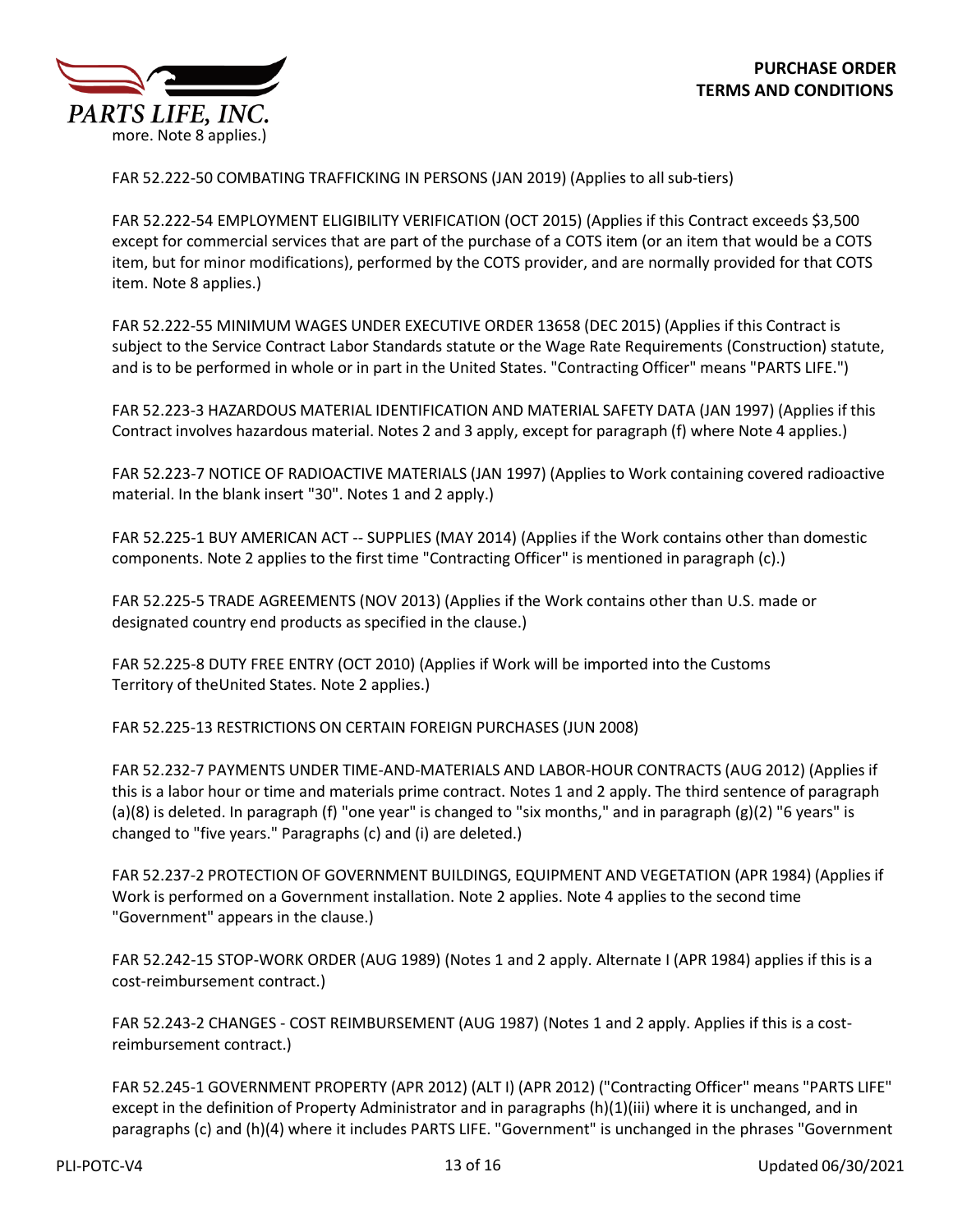

property" and "Government furnished property" and where elsewhere used except in paragraph (d)(1) where it means "PARTS LIFE" and except in paragraphs (d)(2) and (g) where the term includes PARTS LIFE. The following is added as paragraph (n) "SELLER shall provide to PARTS LIFE immediate notice if the Government or other customers (i) revokes its assumption of loss under any direct contracts with SELLER, or (ii) makes a determination that SELLER's property management practices are inadequate, and/or present an undue risk, or that SELLER has failed to take corrective action when required.")

FAR 52.246-3 INSPECTION OF SUPPLIES - COST REIMBURSEMENT (MAY 2001) (Applies if this is a costreimbursement contract. Note 1 applies, except in paragraphs (b), (c), and (d) where Note 3 applies, and in paragraph (k) where the term is unchanged. In paragraph (e), change "60 days" to "120 days", and in paragraph (f) change "6 months" to "12 months".)

FAR 52.246-5 INSPECTION OF SERVICES - COST REIMBURSEMENT (APR 1984) (Applies if this is a costreimbursement contract. Note 3 applies in paragraphs (b) and (c). Note 1 applies in paragraphs (d) and (e).)

FAR 52.249-6 TERMINATION (COST-REIMBURSEMENT) (MAY 2004) (Notes 1 and 2 apply. Substitute "90 days" for "120 days" and "90-day" for "120-day" in paragraph (d). Substitute "180 days" for "1 year" in paragraph (f). In paragraph (j) "right of appeal", "timely appeal" and "on an appeal" shall mean the right to proceed under the "Disputes" clause of this Contract. Settlements and payments under this clause may be subject to the approval of the Contracting Officer. Alternate IV (SEP 1996) applies if this is a labor hour or time and materials contract.)

FAR 52.249-14 EXCUSABLE DELAYS (APR 1984) (Note 2 applies except in paragraph (a)(2); Note 1 applies to (c). In (a)(2) delete "either" and "or contractual".)

# **PROVISIONS OF THE DEPARTMENT OF DEFENSE FEDERAL ACQUISITION REGULATION SUPPLEMENT (DFARS)**

The following DFARS clauses apply to this Contract:

DFARS 252.223-7008 PROHIBITION OF HEXAVALENT CHROMIUM (JUN 2013) (Note 2 applies.)

DFARS 252.225-7001 BUY AMERICAN AND BALANCE OF PAYMENTS PROGRAM (DEC 2016) (Applies if the Work contains other than domestic components. Applies in lieu of FAR 52.225-1.)

DFARS 252.225-7007 PROHIBITION ON ACQUISITION OF UNITED STATES MUNITIONS LIST ITEMS FROM COMMUNIST CHINESE MILITARY COMPANIES (SEP 2006) (Applies if SELLER is supplying items on the U.S. Munitions list.)

DFARS 252.225-7009 RESTRICTION ON ACQUISITION OF CERTAIN ARTICLES CONTAINING SPECIALTY METALS (OCT 2014) (Applies if the Work to be furnished contains specialty metals. Paragraph (d) is deleted.)

DFARS 252.225-7012 PREFERENCE FOR CERTAIN DOMESTIC COMMODITIES (DEC 2016)

DFARS 252.227-7037 VALIDATION OF RESTRICTIVE MARKINGS ON TECHNICAL DATA (SEP 2016)

DFARS 252.246-7003 NOTIFICATION OF POTENTIAL SAFETY ISSUES (JUN 2013) (Applies if this Contract is for (i) parts identified as critical safety items; (ii) systems and subsystems, assemblies, and subassemblies integral to a system; or (iii) repair, maintenance, logistics support, or overhaul services for systems and subsystems, assemblies, subassemblies, and parts integral to a system. SELLER shall provide notifications to PARTS LIFE and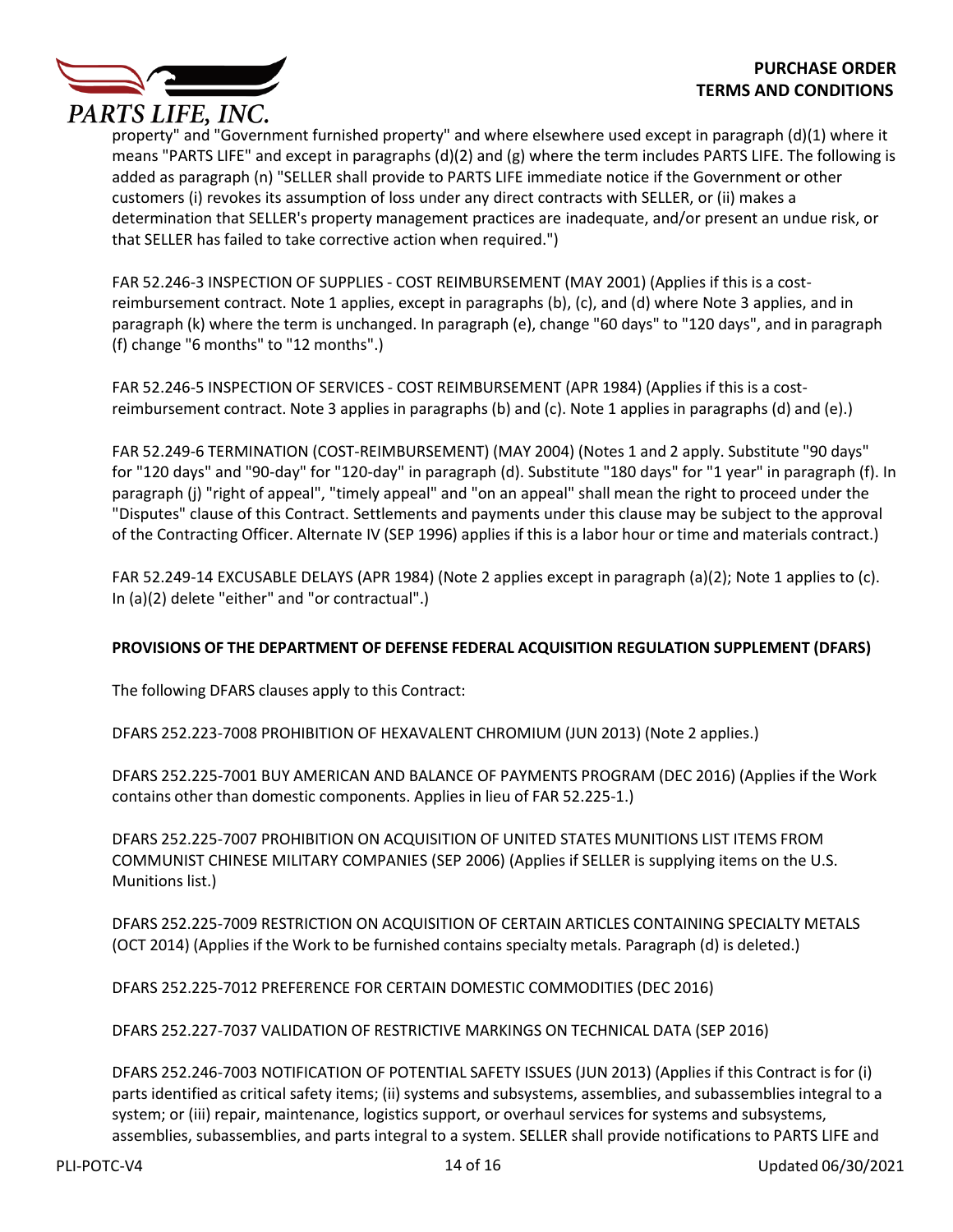the contracting officer identified to SELLER.)

DFARS 252.246-7007 CONTRACTOR COUNTERFEIT ELECTRONIC PART DETECTION AND AVOIDANCE SYSTEM (AUG 2016) (Paragraphs (a) through (e) apply. In paragraph (c)(2) Note 3 applies. In paragraph (c)(6) Note 6 applies.)

DFARS 252.247-7023 TRANSPORTATION OF SUPPLIES BY SEA - BASIC (APR 2014) (Applies in lieu of FAR 52.247- 64 in all Contracts for ocean transportation of supplies. In the first sentence of paragraph (g), insert a period after "Contractor" and delete the balance of the sentence. Paragraph (f) and (g) shall not apply if this Contract is at or below \$150,000. Notes 1 and 2 apply to paragraph (g).)

DFARS 252.247-7024 NOTIFICATION OF TRANSPORTATION OF SUPPLIES BY SEA (MAR 2000) (Notes 1 and 2 apply.)

# **23. WARRANTY OF SERVICES AND CONSTRUCTION**

SELLER warrants that all Work performed pursuant to a Purchase Order shall be: (i) in accordance with all requirements of the Purchase Order; (ii) free from defects in workmanship; (iii) free from errors and omissions in design or engineering; (iv) conducted in a manner consistent with the level of care and skill ordinarily exercised by professionals performing services of a nature similar to the Work, taking into account standards, state of the art, and Laws existing at the time the Work is performed; and (v) upon passage of title to Buyer, either by incorporation in the construction or upon Buyer's receipt of payment, whichever occurs first, free and clear of all liens, claims, security interests, or encumbrances. SELLER shall be deemed to have examined the site of the Work application to the Purchase Order and to have secured full knowledge of all conditions under which the Work is to be performed. The foregoing warranties shall survive inspection, acceptance and payment of and for the Work. SELLER shall, without additional compensation, correct, or revise any errors or deficiencies in the Work that are discovered within twelve months of final completion of the Work. If such deficiencies are not corrected in a timely manner, Buyer may cause the same to be corrected and deducted such corrective action costs incurred from monies otherwise due to SELLER. SELLER shall be liable for any such excess costs and shall reimburse Buyer within 30 days of receipt of invoice. This warranty and corrective action shall be in addition to any warranty or guarantee specified elsewhere in these Terms and Conditions of Purchase or the Purchase Order and shall not limit the application of any other warranty or remedy available under law.

# **24. TRADE CONTROL COMPLIANCE**

The Parties shall comply with all export and import laws, regulations, decrees, orders, and policies of the United States Government and the Government of any country in which the Parties conduct business pursuant to this Contract, including but not limited to the Export Administration Regulations ("EAR") of the U.S. Department of Commerce, the International Traffic in Arms Regulations ("ITAR") of the U.S. Department of State, the U.S. Customs & Border Protection Regulations, the Harmonized Tariff Schedule, and the antiboycott and embargo regulations and guidelines as set forth in the EAR and in the U.S. Department of the Treasury, Office of Foreign Assets Control (collectively, "Trade Control Laws").

Seller shall control the disclosure of, and access to, controlled items or technical data provided by Buyer related to performance of this Contract in compliance with all applicable Trade Control Laws. Seller shall not transfer (to include transfer to foreign persons employed by or associated with, or under contract to Seller, or Seller's subtier suppliers or Seller's non-U.S. subsidiaries) any export controlled item, data or services, without providing advance notice to Buyer and obtaining the requisite export and/or import authority.